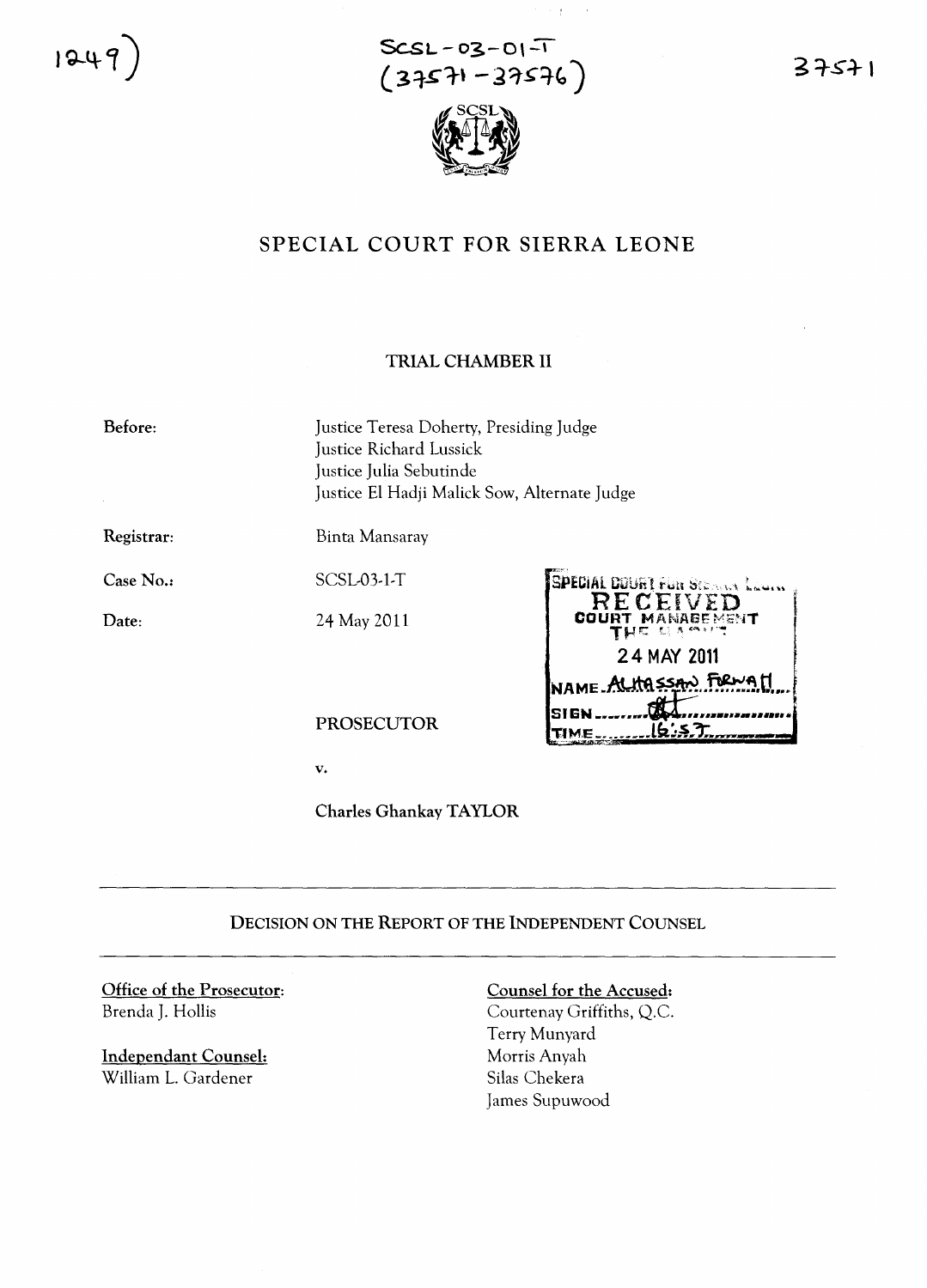# **TRIAL CHAMBER II** ("Trial Chamber") of the Special Court for Sierra Leone ("Special Court");

**RECALLING** the Trial Chamber's "Decision on Public with Confidential Annexes A to E & Public Annex F Urgent Prosecution Motion for an Investigation into Contempt of the Special Court for Sierra Leone and Public with Confidential Annexes A & B Urgent Prosecution Motion for an Investigation into Contempt of the Special Court for Sierra Leone", dated 25 February 2011,<sup>1</sup> wherein the Trial Chamber directed the Registrar to appoint an experienced independent counsel to "investigate the allegations that a person or persons, including Eric Senessie and/or Prince Taylor, may be in contempt of the Special Court" and to report to the Trial Chamber as to whether there are sufficient grounds for instigating contempt proceedings;

**RECALLING FURTHER** the Trial Chamber's "Decision on Public with Confidential Annexes A & B Urgent Prosecution Motion for an Investigation into Contempt of the Special Court for Sierra Leone and on Prosecution Supplementary Requests", dated  $17$  March  $2011$ , wherein the Trial Chamber directed the Registrar to further direct Independent Counsel to investigate a further allegation of contempt against Senessie, and directed the Registrar to provide the Independent Counsel with supplementary materials;

**NOTING** that the Registrar appointed William L. Gardner as Independent Counsel ("Independent Counsel") on 18 March 2011;'

**CONSIDERING** the Confidential and Under Seal "Submission of Confidential Report of Independent Counsel", dated 12 April 2011 ("Independent Counsel's Report"),<sup>4</sup> wherein the Independent Counsel reports the findings of his investigations;

**COGNISANT** that pursuant to Rule 77(A) of the Rules of Procedure and Evidence ("Rules") the Special Court in the exercise of its inherent power, may punish for contempt any person who knowingly and wilfully interferes with its administration of justice, including any person who offers a bribe to or otherwise interferes with witnesses who have given evidence in proceedings before the Trial Chamber;





<sup>1</sup> SCSL-03-01-T-1218.

<sup>2</sup> SCSL-03-01-T-1231.

SCSL-03-01-T-1232.

<sup>4</sup> SCSL-03-O I-T-l240. SCSL-03-01-T 2/ 24 May 2011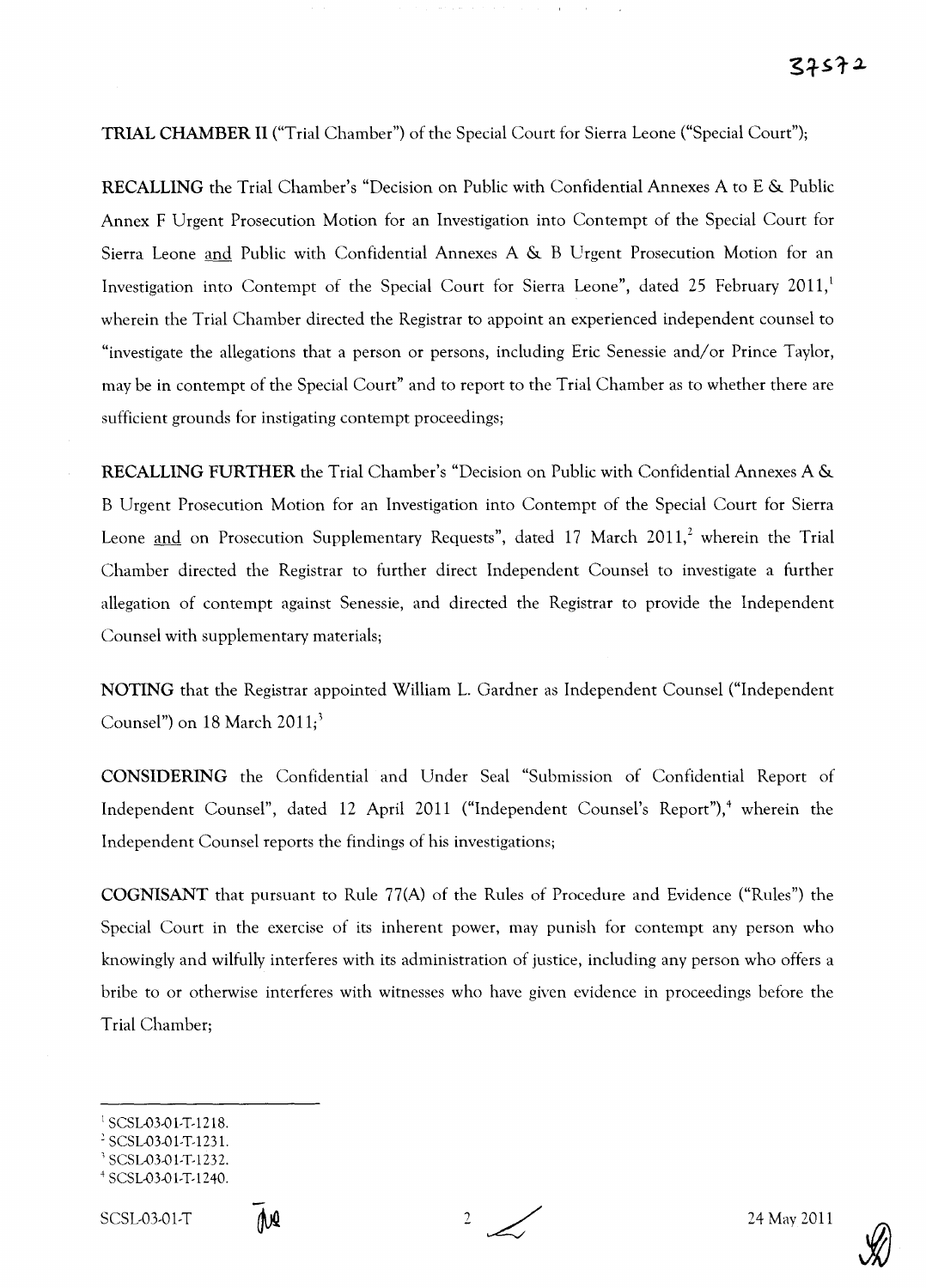COGNISANT ALSO that pursuant to Rule 77(C)(iii) of the Rules, a Trial Chamber may issue an order in lieu of an indictment and direct the independent counsel to prosecute the matter, if it considers that there are sufficient grounds to proceed against a person for contempt and that pursuant to Rule 77(D) the proceedings "may be assigned to be heard by asingle judge of any Trial Chamber or a Trial Chamber";

FINDING that there are sufficient grounds to proceed against Eric Senessie for contempt of court, but that there are insufficient grounds to proceed against any other person;

## FOR THE ABOVE REASONS;

ORDERS THAT an Order in lieu of Indictment as contained in Annex A be issued in respect of Eric Senessie;

DIRECTS Independent Counsel to prosecute Eric Senessie for contempt of court in accordance with the Order in lieu of Indictment;

ASSIGNS the contempt proceedings pursuant to the Order in lieu of Indictment to Justice Teresa Doherty, in accordance with Rule 77(D) of the Rules;

DIRECTS the Registrar to serve the Decision and the Order in lieu of Indictment on Eric Senessie

Done at The Hague, The Netherlands, this 24<sup>th</sup> day of May 2011.

Justice Richard Lussick

Justice Teresa Presiding If<sub>f</sub>dge

*-er::*  $\overline{\sim}$  wide ordinato-

Justice Julia Sebutinde

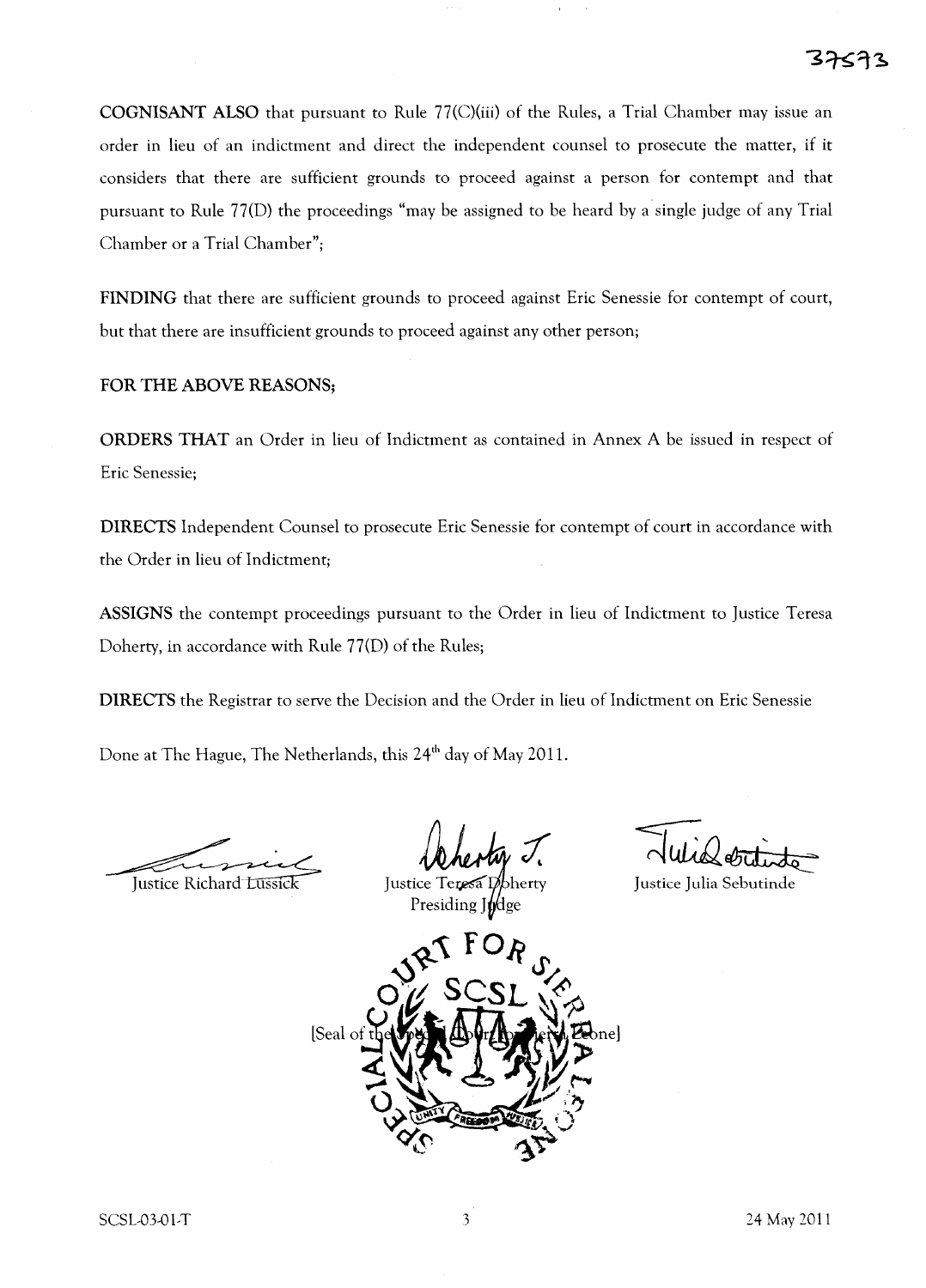## AnnexA:

## Independent Counsel v. Eric Senessie

# Order in Lieu of Indictment

## **Charges**

ERIC SENESSIE, a resident of Kailahun District, is charged with the following offences:

COUNT 1: Knowingly and wilfully interfering with the Special Court's administration of justice by offering a bribe to a witness who has given evidence in proceedings before a Chamber, in violation of Rule 77(A)(iv).

Particulars: On or about 26 and 29 January 2011, in Kailahun Town, Kailahun District, Eric Senessie offered a bribe to Mohamed Kabba, a witness who has given testimony before Trial Chamber II in the proceedings of *Prosecutor v. Taylor,* in return for recanting his previous testimony in that triaL

COUNT 2: Knowingly and wilfully interfering with the Special Court's administration of justice by otherwise interfering with a witness who has given evidence in proceedings before a Chamber, in violation of Rule 77(A)(iv).

Particulars: On or about 26 and 29 January 2011 and 3 February 2011, in Kailahun Town, Kailahun District, Eric Senessie attempted to influence Mohammed Kabba, a witness who has given testimony before Trial Chamber II in the proceedings of *Prosecutor v. Taylor,* to recant his previous testimony in that triaL

COUNT 3: Knowingly and wilfully interfering with the Special Court's administration of justice by offering a bribe to a witness who has given evidence in proceedings before a Chamber, in violation of Rule 77(A)(iv).

Particulars: On or about 3 February 2011, in Kailahun Town, Kailahun District, Eric Senessie offered a bribe and relocation to Dauda Aruna Fornie, a witness who has given testimony before Trial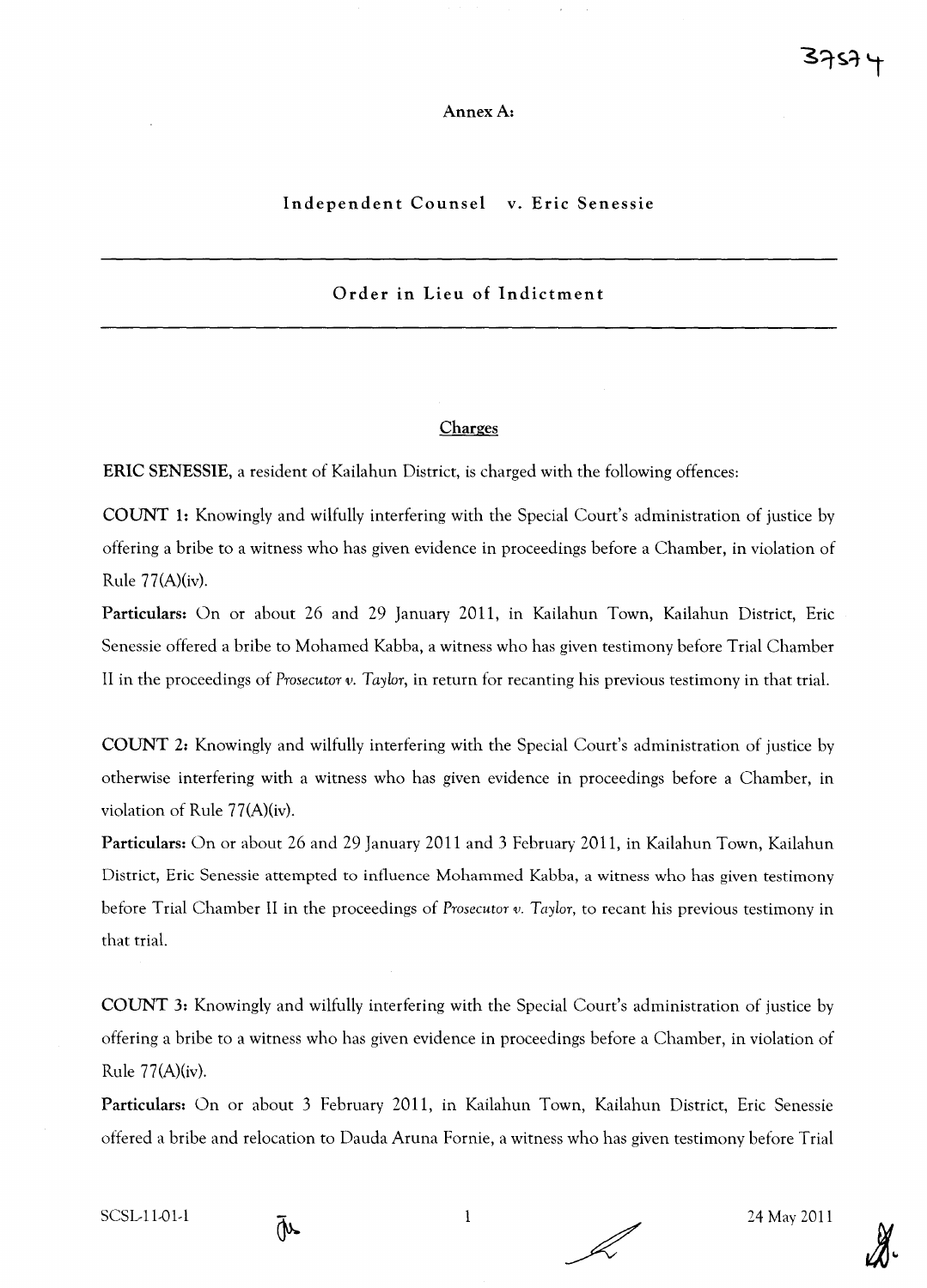Chamber II in the proceedings of *Prosecutor v. Taylor,* in return for recanting his previous testimony in that trial.

COUNT 4: Knowingly and wilfully interfering with the Special Court's administration of justice by otherwise interfering with a witness who has given evidence in proceedings before a Chamber, in violation of Rule 77(A)(iv).

Particulars: On or about 3 February 2011, in Kailahun Town, Kailahun District, Eric Senessie attempted to influence Dauda Aruna Fornie, a witness who has given testimony before Trial Chamber II in the proceedings of *Prosecutor v. Taylor,* to recant his previous testimony in that trial.

COUNT 5: Knowingly and wilfully interfering with the Special Court's administration of justice by otherwise interfering with a witness who has given evidence in proceedings before a Chamber, in violation of Rule 77(A)(iv).

Particulars: In about late February 2011, in Kailahun Town, Kailahun District, Eric Senessie attempted to influence Dauda Aruna Fornie, a witness who has given testimony before Trial Chamber II in the proceedings of *Prosecutor v. Taylor,* to recant the statement he gave to the Prosecution on 17 February 2011

COUNT 6: Knowingly and wilfully interfering with the Special Court's administration of justice by offering a bribe to a witness who has given evidence in proceedings before a Chamber, in violation of Rule 77(A)(iv).

Particulars: On or about 1 February 2011, in Kailahun Town, Kailahun District, Eric Senessie offered a bribe to protected witness TFl-516 who gave testimony before Trial Chamber II in the proceedings of *Prosecutor v. Taylor,* in return for recanting his previous testimony in that trial.

COUNT 7: Knowingly and wilfully interfering with the Special Court's administration of justice by offering a bribe to a witness who has given evidence in proceedings before a Chamber, in violation of Rule 77(A)(iv).

Particulars: On or about 27 January 2011, in Kailahun Town, Kailahun District, Eric Senessie offered a bribe to protected witness TFl-585 gave testimony before the Trial Chamber in the proceedings of *Prosecutor v. Taylor,* in return for recanting her previous testimony in that trial.

COUNT 8: Knowingly and wilfully interfering with the Special Court's administration of justice by otherwise interfering with a witness who has given evidence in proceedings before a Chamber, in violation of Rule 77(A)(iv).